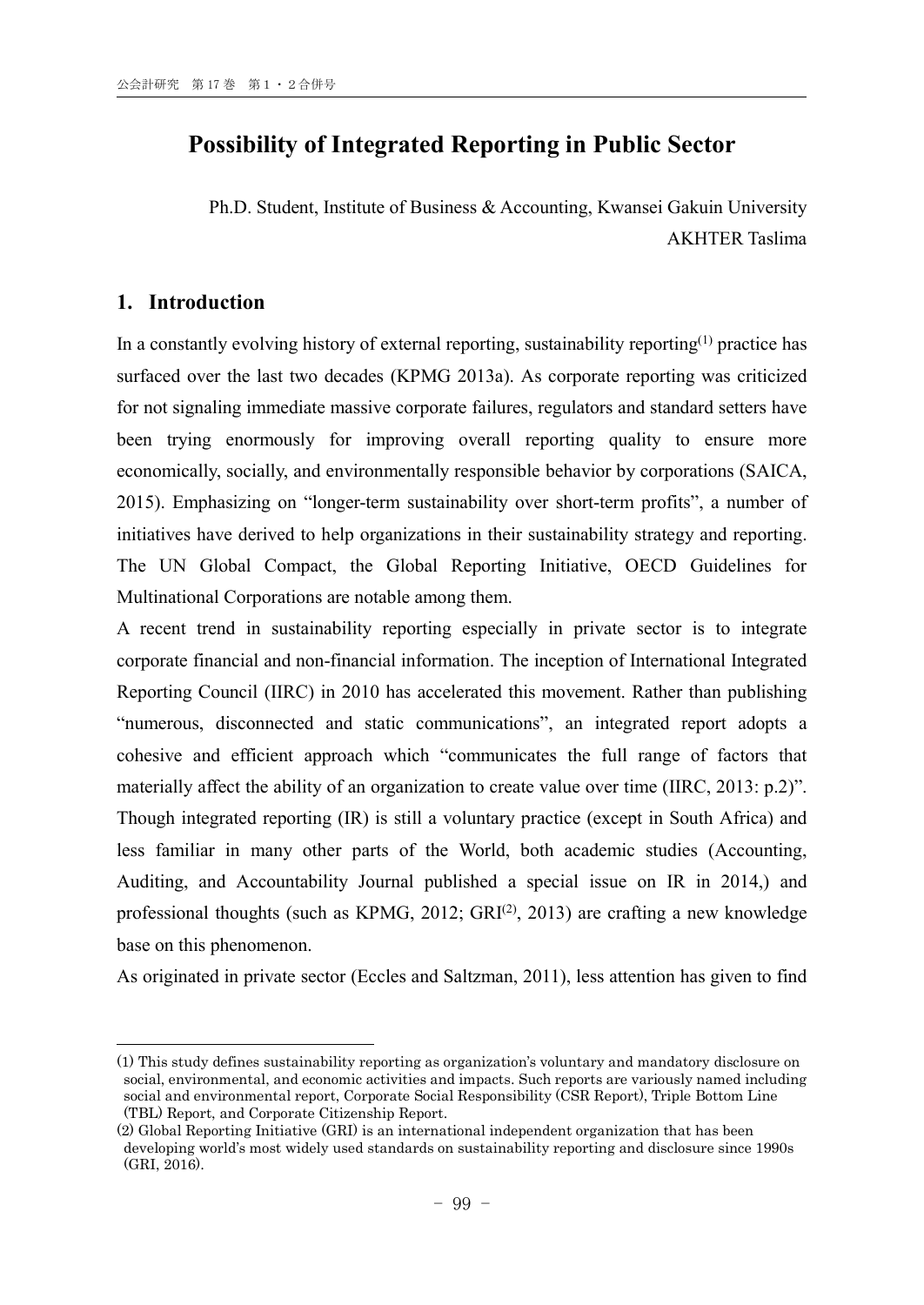the viability of IR to apply in public sector<sup>(3)</sup> organizations. Among the limited studies in public sector, Bartocci and Picciaia (2013) discussed the concepts of IIRC framework in light of public sector. IR history of two case organizations has also been informed by Grana and Ceccacci (2013) and Bartocci and Picciaia (2013a). These case studies are very early evidences of the implications of Integrated Reporting Consultation Draft on some public organizations. In this background, this study tried to unveil the practices of IR in the public sector. Specifically, the study focused on the application of the IIRC framework in the preparation of IR. For this purpose, a case study was conducted on the integrated report of a better practicing South African public entity.

The remaining part of this study proceeds as follows: the next section discusses the extant literature related to the study. The IIRC reporting framework that will be used to analyze the case study is given in section three. While section four contains findings of the case before concluding the paper in the last section.

# **2. Literature Review**

-

It is thought desirable that within the context of public sector reporting frameworks, information on both economic and non-economic performance should be reported (Guthrie et al., 2004). In fact, non-financial reporting in public sector has been increasing steadily especially in the last decade. Such reporting covers wide range of issues, uses different forms, and are largely voluntary in nature. Bartocci and Picciaia (2013) summarize the non-financial reporting in public sector into four groups: (a) Documents and reports relating to strategic monitoring and control, such as the Balanced Scorecard (BSC) and Mission Reports, (b) Reports to disclose corporate impact on economy, society, and environment, such as Sustainability Reports, (c) Documents to report intangible assets, such as Intellectual Capital Reports, and (d) Other documents associated with the completion of particular budgetary cycles, such as Gender Reports and Participatory Reporting. Arguably "Sustainability Reporting" is the most encompassing and gets wider attention from stakeholders at all levels including international agencies, national governments, and standard setting organizations. However, as compared to profit oriented corporate world, sustainability reporting in public sector is still in its infancy (GRI, 2010). In spite of that, extant literature have already recognized the potential for such reporting in

<sup>(3)</sup> In this paper 'public sector' refers broadly to government organizations at different levels (central government, regional government and local government) as well as state-owned companies.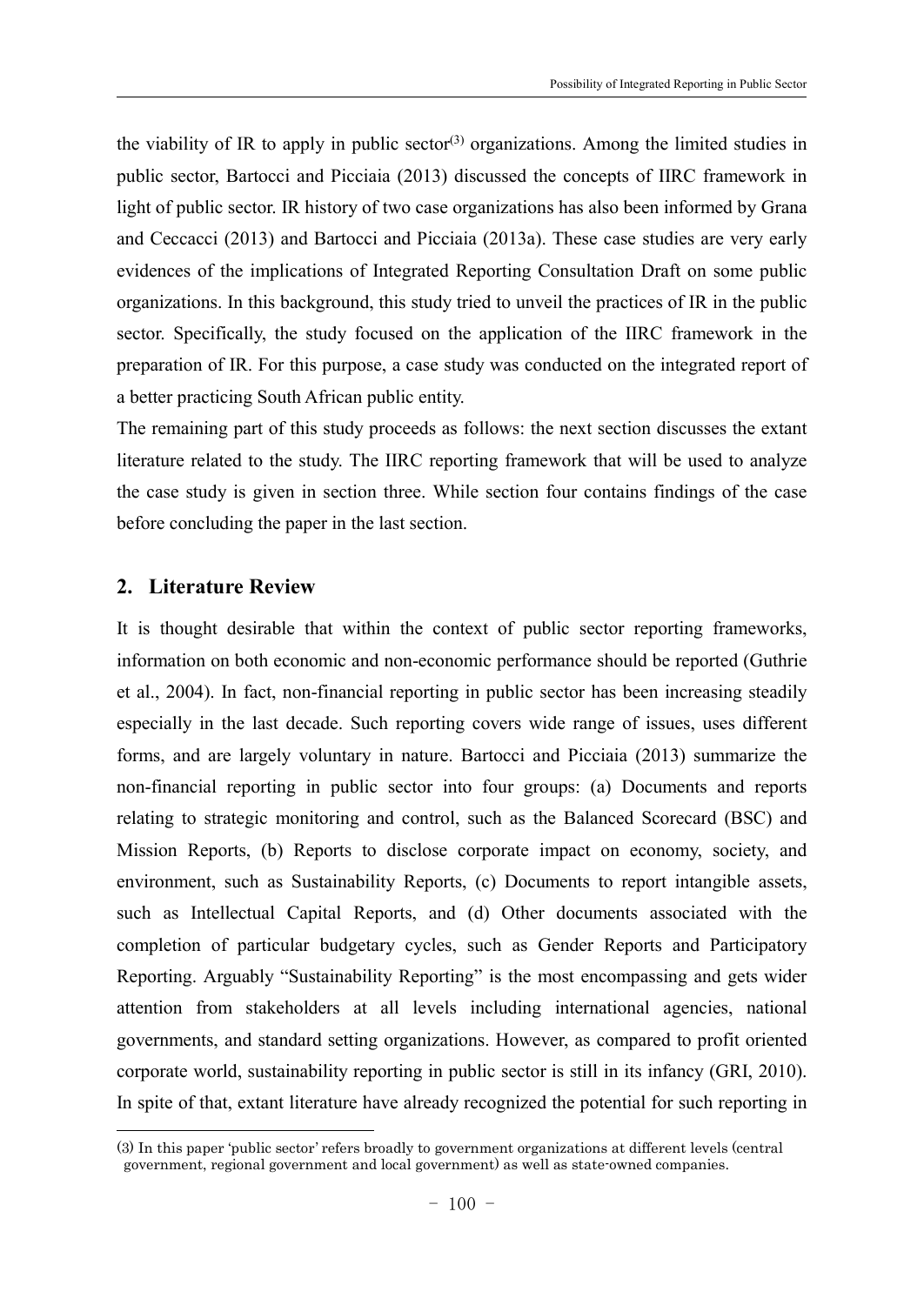public sector. While sustainability is in the core of all public sector activities (as the purpose of public sector is to provide services, ensure social welfare and justice), the sector's significant impact on the economy and regulatory power justify its leadership role in advancing sustainability agenda (The Centre for Public Agency Sustainability Reporting, 2006).

KPMG along with GRI, United Nations Environmental Program, and the Centre for Corporate Governance in Africa; in a series of studies in 2006, 2010, and 2013 depicted the trends on voluntary and mandatory initiatives on sustainability reporting worldwide. The first edition covered developments in 19 countries, the second one in 32 countries and the third edition covers 45 countries and regions. In 2006, 58 percent of policies were mandatory whereas in 2013 about 72 percent of 180 policies in 45 countries were mandatory. Although these studies mainly focused on private sector, an important observation was that state-owned enterprises were increasingly required to report on sustainability (KPMG, 2013b). This finding is in consistent with other studies done by GRI in 2010. Figure 1 shows an increasing trend of sustainability reporting in public sector organizations including government owned companies during last few years.

Figure 1: Number of GRI Reports by Public Entities



Source: Compiled by author from GRI (2010) and GRI Sustainability Reporting Database available at http://database.globalreporting.org/ (accessed on November 10).

In an early study, Burritt and Welch (1997) examined the environmental reporting practices of 60 Australian Commonwealth government entities over the period 1984 to 1993. They observed a significant increase in the amount of environmental reporting. However, the quality of reporting was seen to be poor in nature. The disclosure was mainly in qualitative form rather than physical or financial, as such it was difficult to make comparative analysis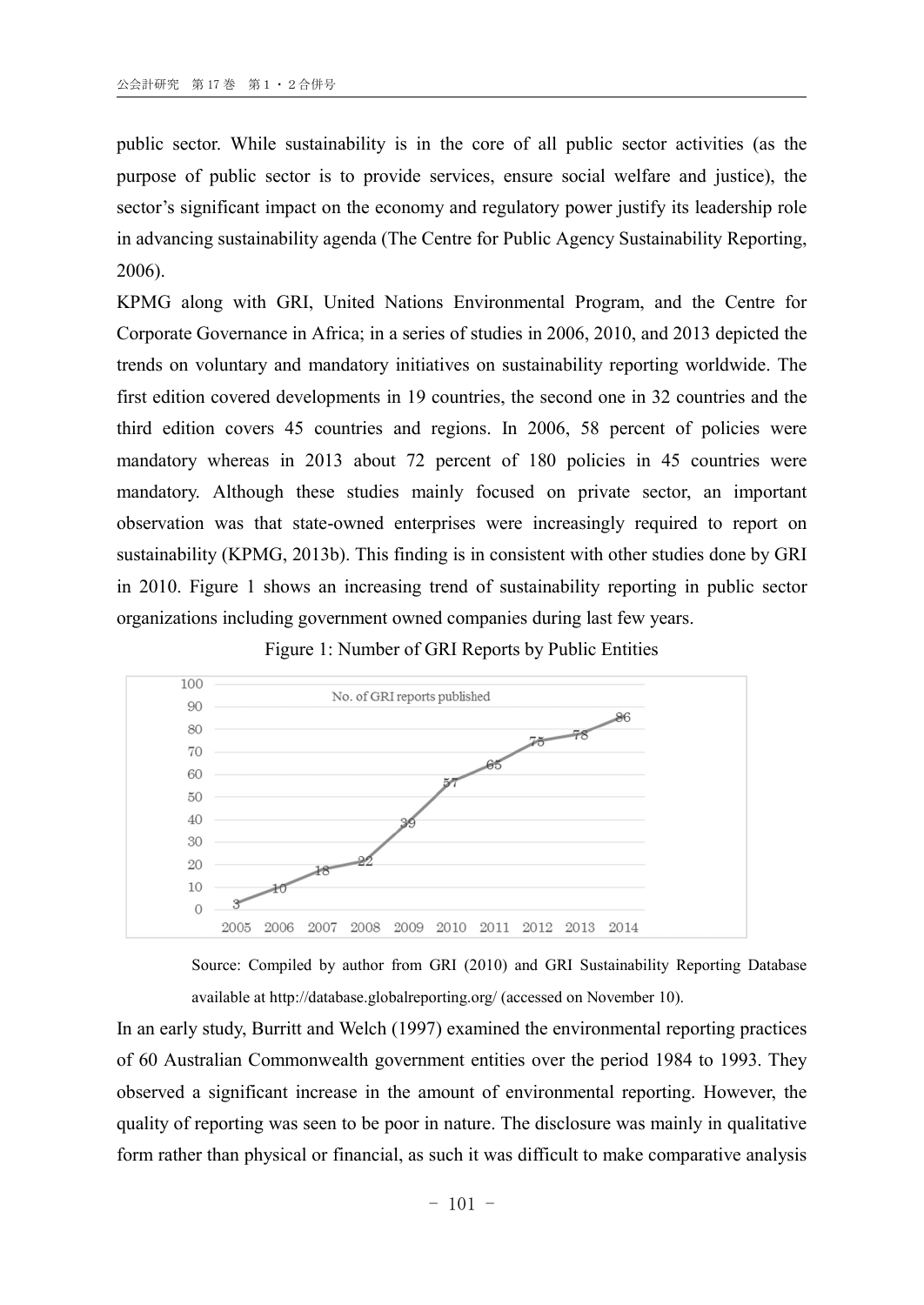of environmental performance over time.

In a relatively recent study, Guthrie and Farneti (2008) analyzed the content of sustainability reporting practices in seven Australian public sector organizations based on GRI guidelines. Overall, the extent and quality of reporting were found to be poor. Only 32% of the GRI's elements were used for reporting by the sample organizations. Disclosures were seen to be non-monetary and narrative in nature with only 8% of sustainability reporting disclosures were in monetary value. The study concluded by stating that sustainability reporting is still in its infancy for public sector organizations. In a related study, Farneti and Guthrie (2009) explored the issue of why public sector organizations were engaging in sustainability reporting. The semi-structured interview with preparers of such reports found that disclosure on social and environmental disclosure was mainly informed by the GRI guidelines. While the organizations were experienced with Triple Bottom Line (TBL) and Balanced Scorecard (BSC), international reputation and standing of GRI motivated them to adopt this guideline. Providing information to the stakeholders predominantly to the internal stakeholders was seen to be the main reason to engage in such voluntary reporting.

However, these so called Sustainability Reports are found to be disconnected from organization's financial reports. Researchers are also concerned about the completeness, credibility and motives of managers to prepare such reports (Adams, 2004). Under these circumstances, the concept of IR has developed. Based on the existing financial reporting model, IR incorporates nonfinancial information that can help stakeholders understand how a company creates and sustains value over the long-term (IIRC, 2013). It is important to note that IR is not intended to replace sustainability reporting or financial reporting, rather is consistent with numerous developments in corporate reporting around the world (Willis et al., 2015).

Recent surveys also investigated the influence of adoption of IR in the disclosure practice, although in the private sector. Solomon and Maroun (2012) analysed the annual reports of 10 major South African companies and find both positive and negative effects on the introduction of IR on social, environmental and ethical reporting. While there has been significant increase in the quantity of social, environmental and ethical information reported in the annual reports; such reports are criticized for high incidence of repetition as well as excessive detail. Recently Setia et al., (2015) also documented that the introduction of IR in South Africa has resulted in an increase in the extent of disclosure of human, social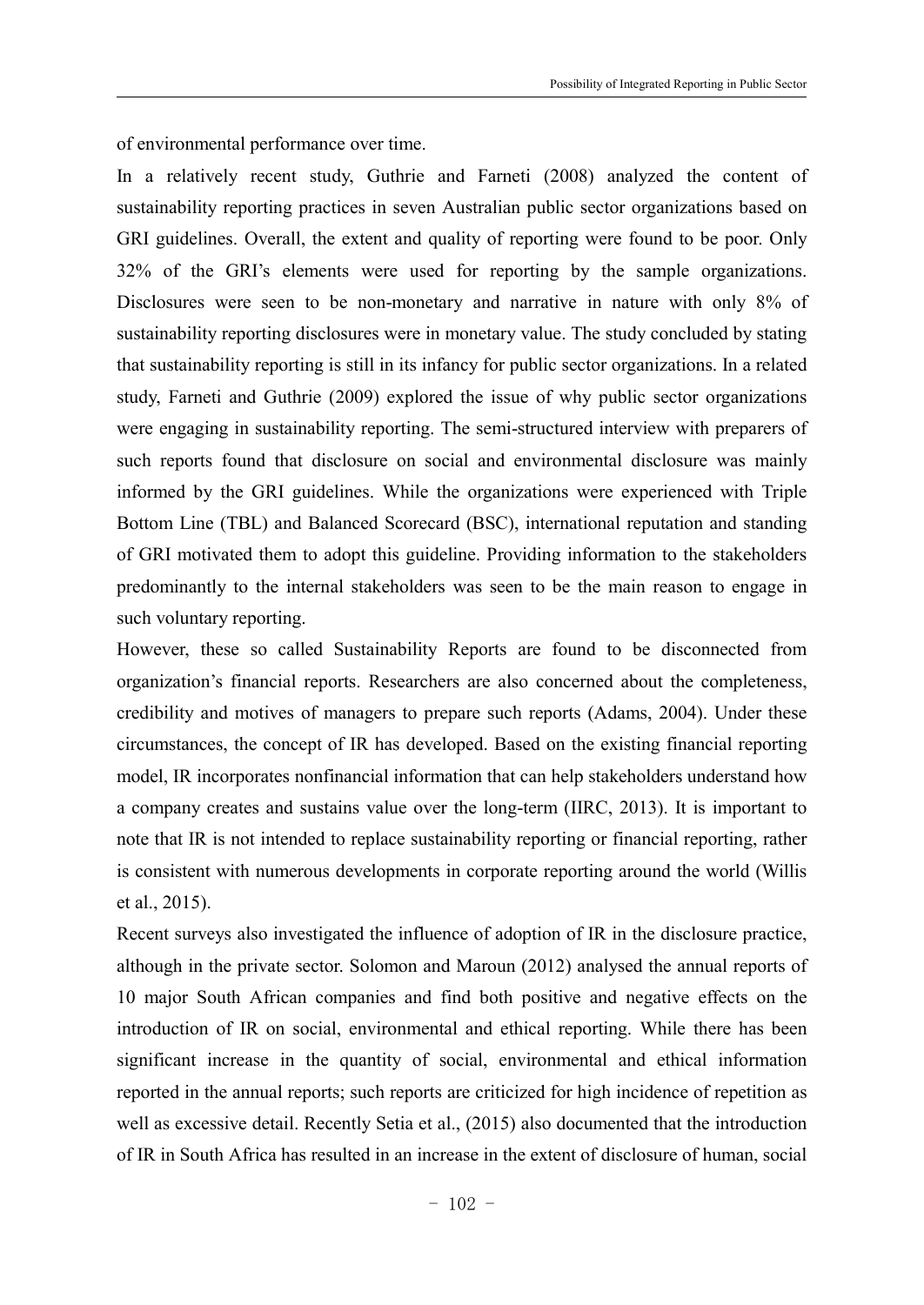and relational, natural and intellectual capital information of the listed companies.

On a survey of 142 companies, KPMG (2015) observed an increasing trend in the adoption of IR in Japan. However, there are wide variations in the reporting practice. Only a few companies have titled their report as "Integrated Report" with majority used different other titles including "Annual Report" or "Company name+ Report". Although companies are getting interest in IIRC framework (26% of surveyed companies referenced to IIRC), providing more information of business risk and corporate governance; disclosure on six types of capitals, business model, and non-financial KPIs are scarce. It is interesting to note that 75% of surveyed companies stopped publishing stand-alone sustainability reports by merging this with integrated report.

Academic research on IR is still very limited. The studies to date have discussed mainly on the benefits and effects of integrated reporting in comparison to sustainability reporting. In fact, IR is considered as an "(incremental) next phase in sustainability reporting, rather than revolutionary transformation of the existing financial and sustainability reporting approaches" (Stubbs and Higgins, 2014, p.1086). There are even fewer studies focusing on public sector. It is debated that public entities are already publishing a good number of reports that ended up with disconnected information. IR can address this problem and help to promote integrated thinking through more interactions between all organizational sectors of an entity and between the political and managerial realm (Bartocci and Picciaia, 2013). However, it is too early to claim that many organizations or stakeholders are benefitted from IR (Rensburg and Botha, 2014).

The next section of this study will discuss key elements of an integrated report before turning to the case findings in section four.

# **3. Framework of Integrated Report**

Although business organizations have been trying for a long period of time to integrate non-financial information into their annual reports, integrated reporting has rapidly gained considerable prominence since the formation of the International Integrated Reporting Council (IIRC) in 2010. The Accounting for Sustainability Project under the patronage of the HRH Prince of Wales and the Global Reporting Initiative (GRI) launched the IIRC. The IIRC defines itself as "a global coalition of regulators, investors, companies, standard setters, the accounting profession and NGOs". Currently its strategic partners include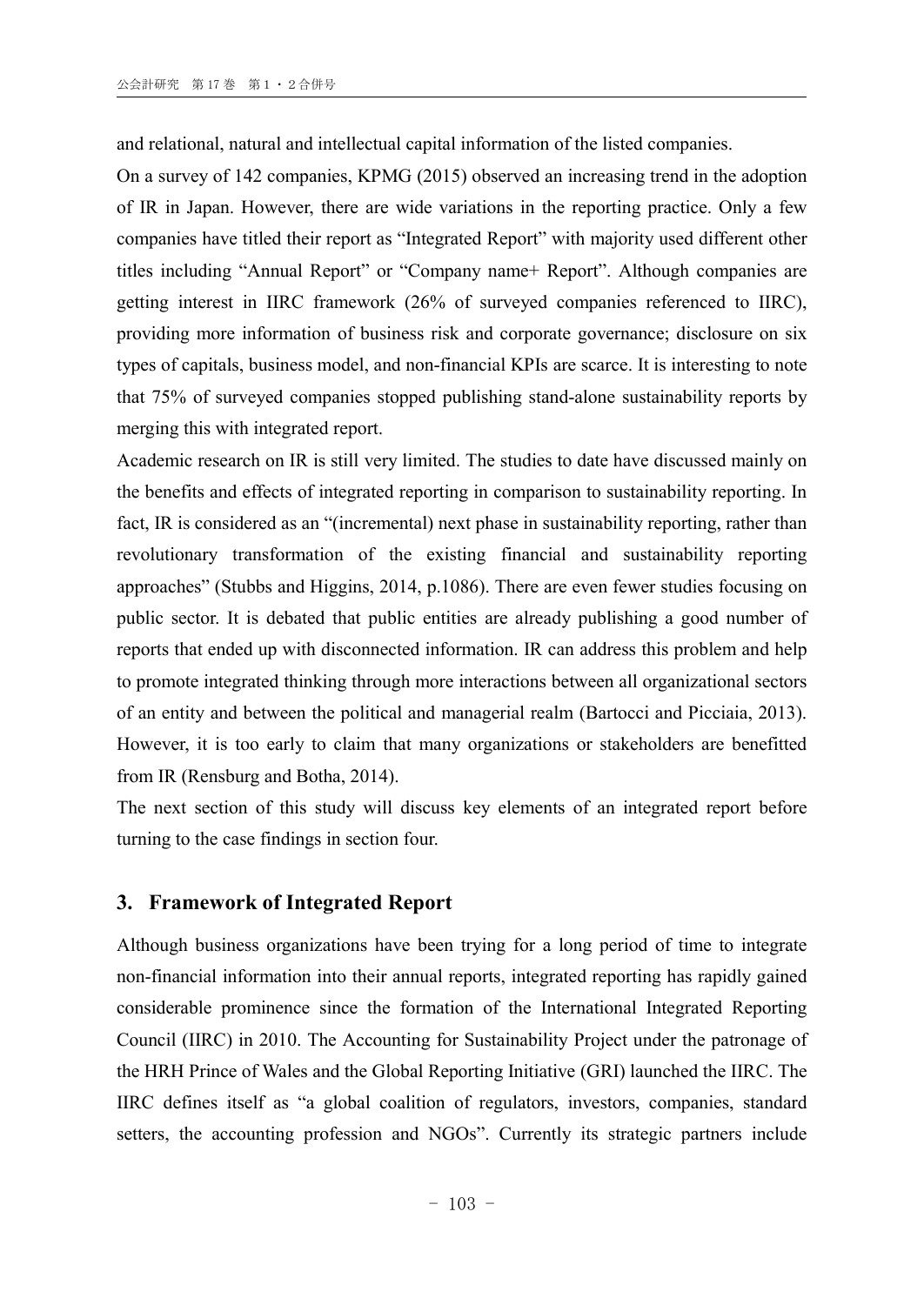Carbon Disclosure Project (CDP), Global Reporting Initiative (GRI), International Financial Reporting Standard (IFRS) Foundation, and International Federation of Accountants (IFAC). Working together with these high profile organizations in financial and non-financial reporting, the IIRC aims "to establish integrated reporting and thinking within mainstream business practice as the norm in the public and private sectors" (IIRC, 2015).

According to IIRC "an integrated report is a concise communication about how an organization's strategy, governance, performance and prospects, in the context of its external environment, lead to the creation of value over the short, medium and long term" (IIRC, 2013, p. 7). Following extensive consultation and testing by businesses and investors around the world, IIRC published the Integrated Reporting Framework in December 2013. This international guidance is principles based and "does not prescribe specific key performance indicators, measurement methods, or the disclosure of individual matters" (IIRC, 2013, p.4). The IR framework consists of three main sections: Fundamental Concepts, Guiding Principles, and Content Elements of IR. IIRC states three Fundamental Concepts for IR including:

(a) Value creation for the organization and for others: IR explains to the investors and other stakeholders how an organization creates value over short, medium, and long term. Value in this case is measured in terms of increases, decreases or transformations of the capitals through organization's interactions, activities, and relationships with others.

(b) The capitals: IIRC (2013) defines capitals as stocks of value that are increased, decreased or transformed through business activities and outputs. For IR purpose organizational capitals are classified into six groups namely financial, manufactured, intellectual, human, social and relationship, and natural capital.

(c) The value creation process: IIRC develops a comprehensive model to depict the value creation process which is reproduced in Figure 2. The "Content Elements" of an IR is based on this value creation process.

As already noted, IIRC framework is a principle based guidance, an IR should be prepared based on seven guiding principles: (a) Strategic focus and future orientation, (b) Connectivity of information, (c) Stakeholder relationships, (d) Materiality, (e) Conciseness, (f) Reliability and completeness, (g) Consistency and comparability.

IIRC permits management to decide on the issues to be included in IR and how these issues will be measured and reported. However, the framework recommends eight Content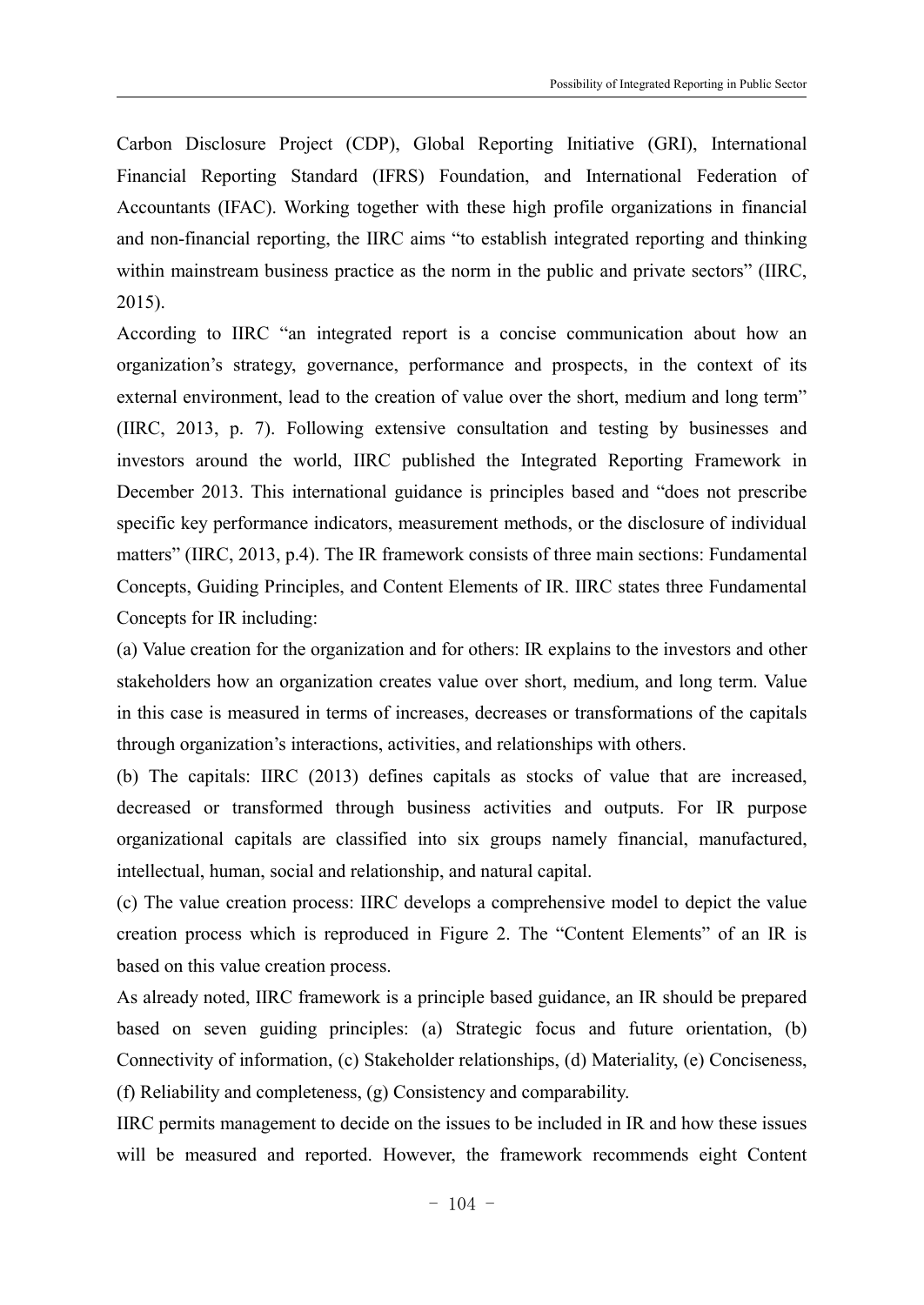Elements for an integrated report. These include: (a) Organizational overview and external environment (b) Governance structure (c) Organization's business model (d) Identification and



Figure 2: The value creation process

Source: IIRC (2013, p.13)

management of organizational risks and opportunities (e) Strategy and resource allocation (f) Quantitative and qualitative performance information (g) Future outlook (h) Basis of preparation and presentation including determination of materiality, reporting boundary and measurement and quantification such issues.

Although the framework is developed in the context of private sector, it can also be applied in not-for-profit and public sector (IIRC, 2013). Although limited in numbers, public sector organizations have already started publishing integrated reports. GRI Sustainability Reporting Database and IIRC Integrated Reporting Examples Database contain sustainability and integrated reports of organizations worldwide. As of December 31, 2015 GRI's database include in total 500 sustainability reports of public agencies of which 59 are profiled as integrated (GRI, 2015).

# **4. A Case Study on Transnet SOC Limited**

South Africa is leading the way in corporate governance and financial reporting being the first country to mandate IR as its listing requirement after King Report (III) issued in 2009. King II was published in March 2002 based on the principle to move away from the single bottom line (that is, profit for shareholders) to a triple bottom line, which embraces the economic, environmental and social aspects of a company's activities. Before that, the King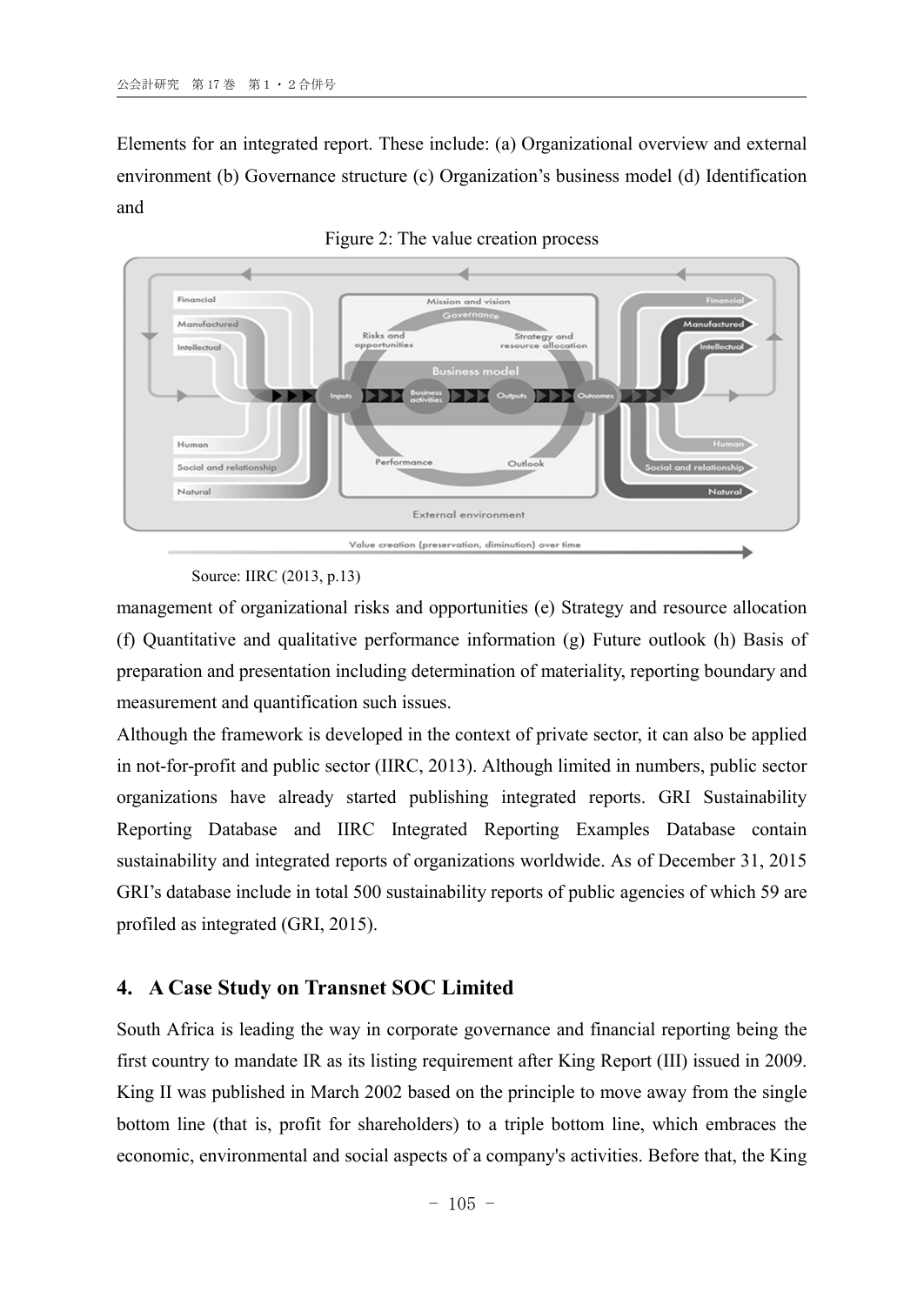Committee issued the first King Report on Corporate Governance (King Code I) in 1994 emphasizing on inclusivity and importance of stakeholders as well as financial and regulatory aspects.

Transnet SOC Limited is the largest freight transport company in the South Africa, fully owned by the South African Government. It has four operating divisions namely freight rail, rail engineering, national ports authority, and port terminals. In compliance with South Africa's King Code of Corporate Governance (King III), Transnet has been publishing stand-alone IR since 2011. Since then, the enterprise's annual reporting has been consisting of three reports: Volume 1-The Integrated Report, Volume 2-The Annual Financial Statements, and Volume 3-The Sustainability Report. This practice is quite different from other countries, as KPMG (2015) observes that majority of companies in Japan publishing IR have not issued separate sustainability reports. Rather companies in Japan have merged sustainability reports with integrated reports. Transnet also actively participated in the IIRC Pilot Program and has been following the developments and application of the IR Framework since its inception. In 2014, Transnet's IR was awarded first place in the Nkonki State-Owned Company Integrated Reporting Awards. Considering Transnet as a best practice company in IR, the study decides to investigate its latest IR to understand the extent and nature of the reporting.

Transnet's "Integrated Report 2015" was prepared based on IIRC Integrated Reporting Framework and King Code of Governance for South Africa. The report came in 204 pages and was considered to be the "primary report" to communicate stakeholders about "Transnet's commitment to long-term economic, social and environmental value creation for South Africa whilst reporting on the Company's performance against objectives in the MDS" (Transnet, 2015: 12-13). It is important to note that although IR Framework suggests Integrated Report primarily for the investors, Transnet consider all stakeholders to be the user of its report. The following sections describe the findings of Transnet "Integrated Report 2015" in light of the IIRC framework's Guiding Principles followed by significant Content Elements.

# **4-1 Guiding Principles**

# **Strategic focus and future orientation**

An integrated report should provide explanation of organizational strategies and how the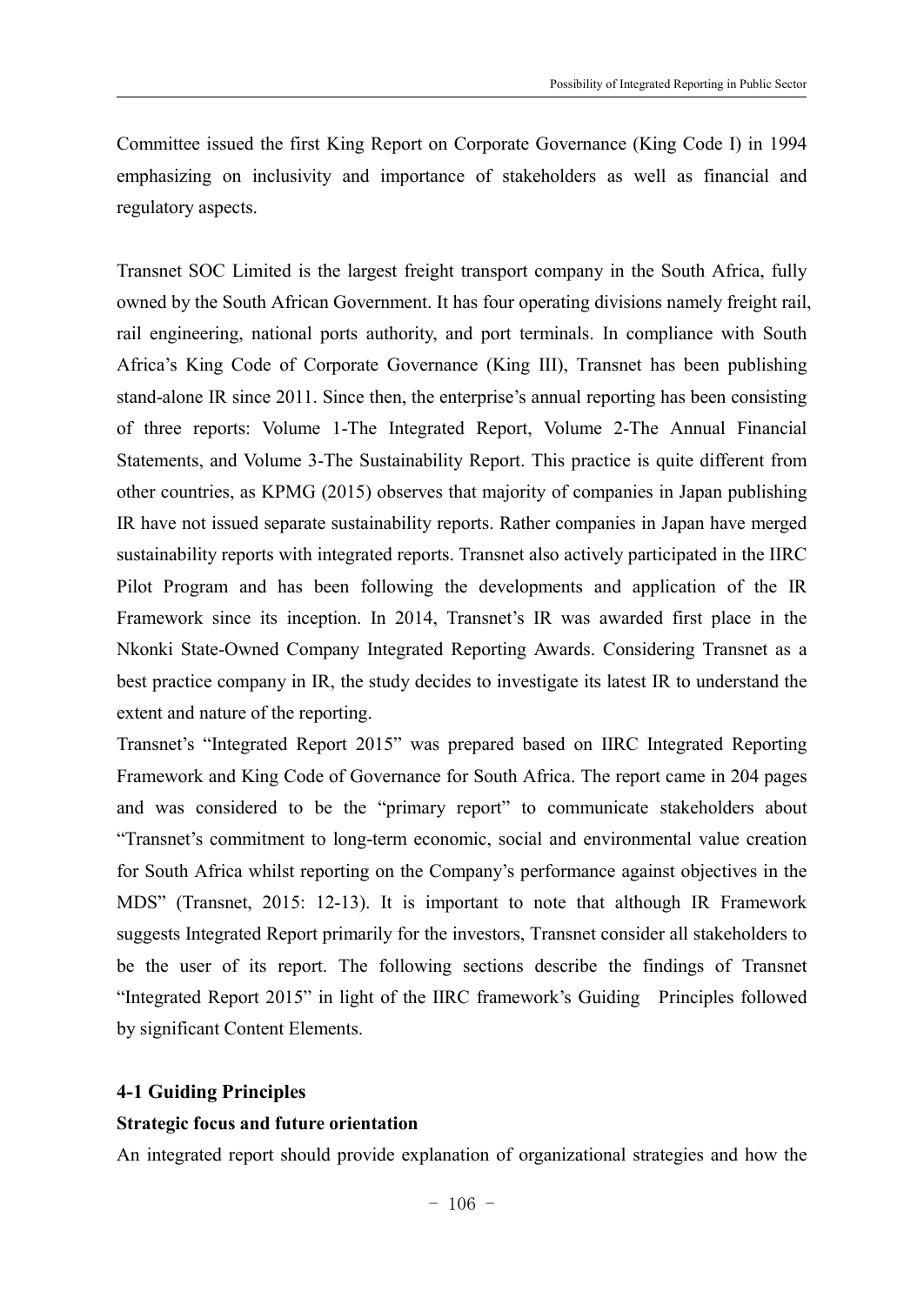strategies are applied to create value in the future. Crafted in 2012, Market Demand Strategy (MDS) shows the short and medium to long term direction of Transnet. As the core of organizational strategy, MDS and associated risk and opportunities were discussed throughout the IR of 2015. This was done in light with the outlook of global, regional, and local economy that will assist the stakeholders to understand organizational performance and prospect in the broader context (Transnet, 2015: 123).

# **Connectivity of information**

An important principle of an IR is the connectivity of information which is driven by integrated thinking of the organization. Prepared based on IIRC Framework, the Transnet's report demonstrates management's efforts for ensuring connectivity of information in different ways. For example, the "Strategic Review" section consisted of a time-line analysis showing the relationship between short, and medium to long-term planning of MDS, the core of Organization's strategic direction. Ms. Linda Mabaso, in her "Chairperson`s Statement" emphasized on the long-term sustainability performance of the entity where she linked quantitative information on community development investment with qualitative description on social life improvement. On the other hand, placing MDS at the core, Transnet's business model showed how various capitals as inputs are converted into commercial and sustainable developmental outcomes through the organizational activities. Throughout out the report, "pointers" are used to link IR with annual financial statements and sustainability report.

## **Stakeholder relationships**

An organization value creation largely depends on its interaction and relationship with others. Transnet recognizes "Constructive stakeholder engagement" as a critical business enabler of its MDS. In the "Material issues" section of the report, it described "principles of stakeholder relationship", "stakeholder engagement policy", and identify the "material stakeholders" through stakeholder mapping. It also shows its commitment to King III and AA1000 standards (Accountability Principles Standard 2008 and the AA1000 Stakeholder Engagement Standard 2011) in this regard. The entity's stakeholder engagement performance is measured by key performance indicators and is reported to the Remuneration, Social and Ethics Committee (REMSEC) and to the Board. While the summary information is given in IR, reference is made to SR 2015 for a detailed discussion on Transnet's Stakeholder Engagement Process.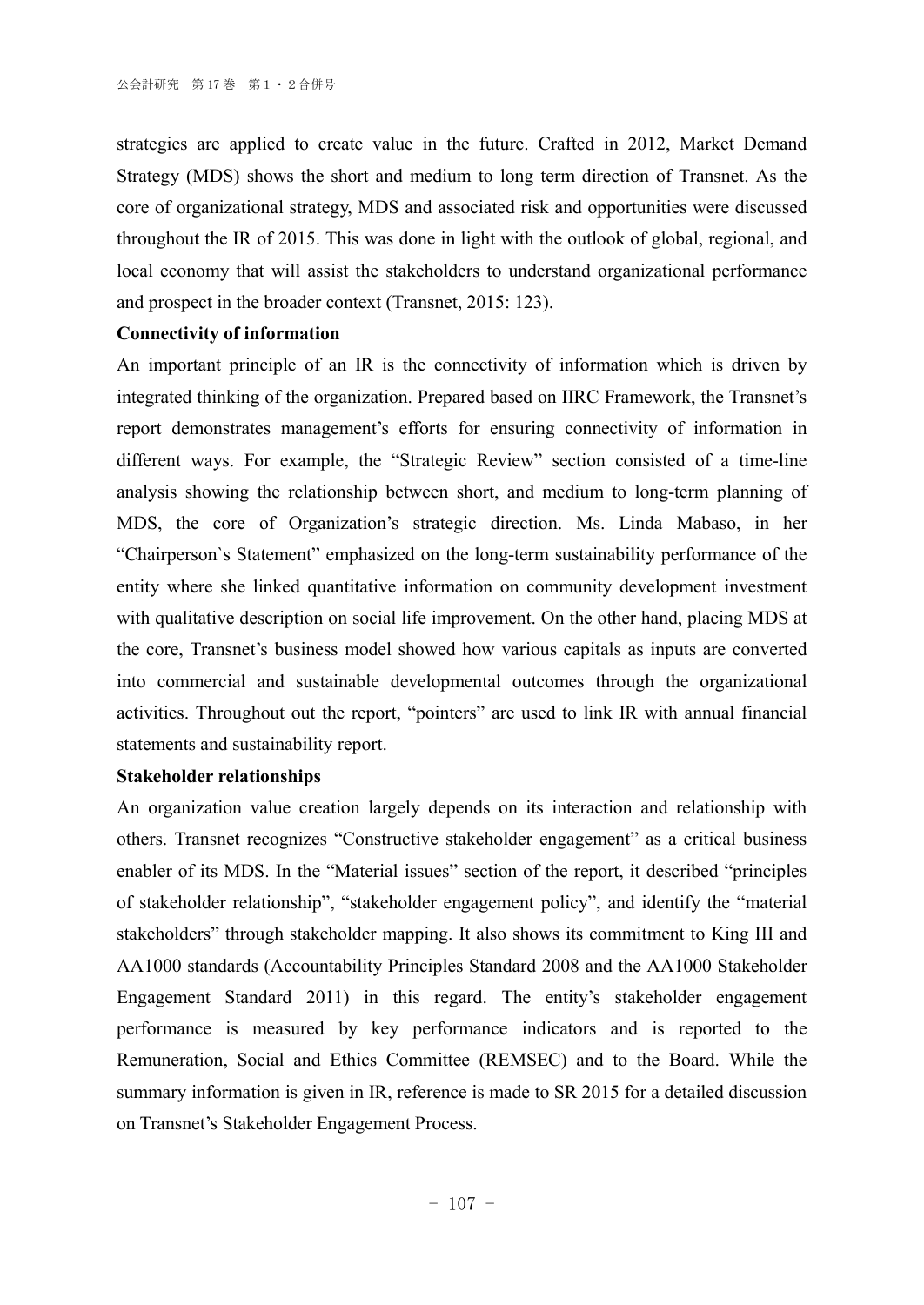#### **Materiality**

Materiality is defined by IIRC as information "that substantively affect the organization's ability to create value over the short, medium and long term". Emphasizing the importance of "Materiality" Transnet included a separate section "Material Issues" in its IR and also discussed the "Summary of materiality" in the introductory section namely "About the Integrated Report". The report clearly identified the Material issues related to MDS Strategic Imperatives. Transnet determines the material issues through a structured process that emphasizes on government priorities, its Enterprise Risk Management processes, Company's business and operational environment, and stakeholder engagement process.

## **Conciseness**

Related with "materiality", "conciseness" is another important guiding principle that requires IR to disclose "sufficient context to understand the organization's strategy, governance, performance and prospects without being burdened with less relevant information" (IIRC, 2013). However, ensuring this principle is relatively difficult as the entity needs to balance between conciseness and other guiding principles such as completeness and comparability. Transnet's emphasis on "materiality" can be considered as an effort to ensure this principle. Moreover, throughout the reports, "pointers" are used to refer to places where readers can find more detail on particular topics. However, Transnet did not mention about principle of "Conciseness", although it specifically stated in "About the Integrated Report" section that the report is aligned with other guiding principles of IR. It seems that volume of the report is a concern for the company. The IR of 2015 issued in 204 pages, whereas its reports came in between 134 to 140 pages in the last three years. In Japan, average number of pages of IR published by large companies is seen to be 60 (KPMG, 2015).

# **Reliability and Completeness**

Transnet has developed an "integrated assurance model" to ensure the reliability of the information, the description of which was given in "About the Integrated Report" section of its IR. In addition to the assurance provided by management, internal specialists, internal audit, external audit, external advisors and service providers; Board of Directors serves as the last line of defense. Structured process to identify material issues, constructive stakeholder engagement, adherence to applicable guidelines/standards, and continuously monitoring the external environment help the management of Transnet to ensure completeness principle of IR.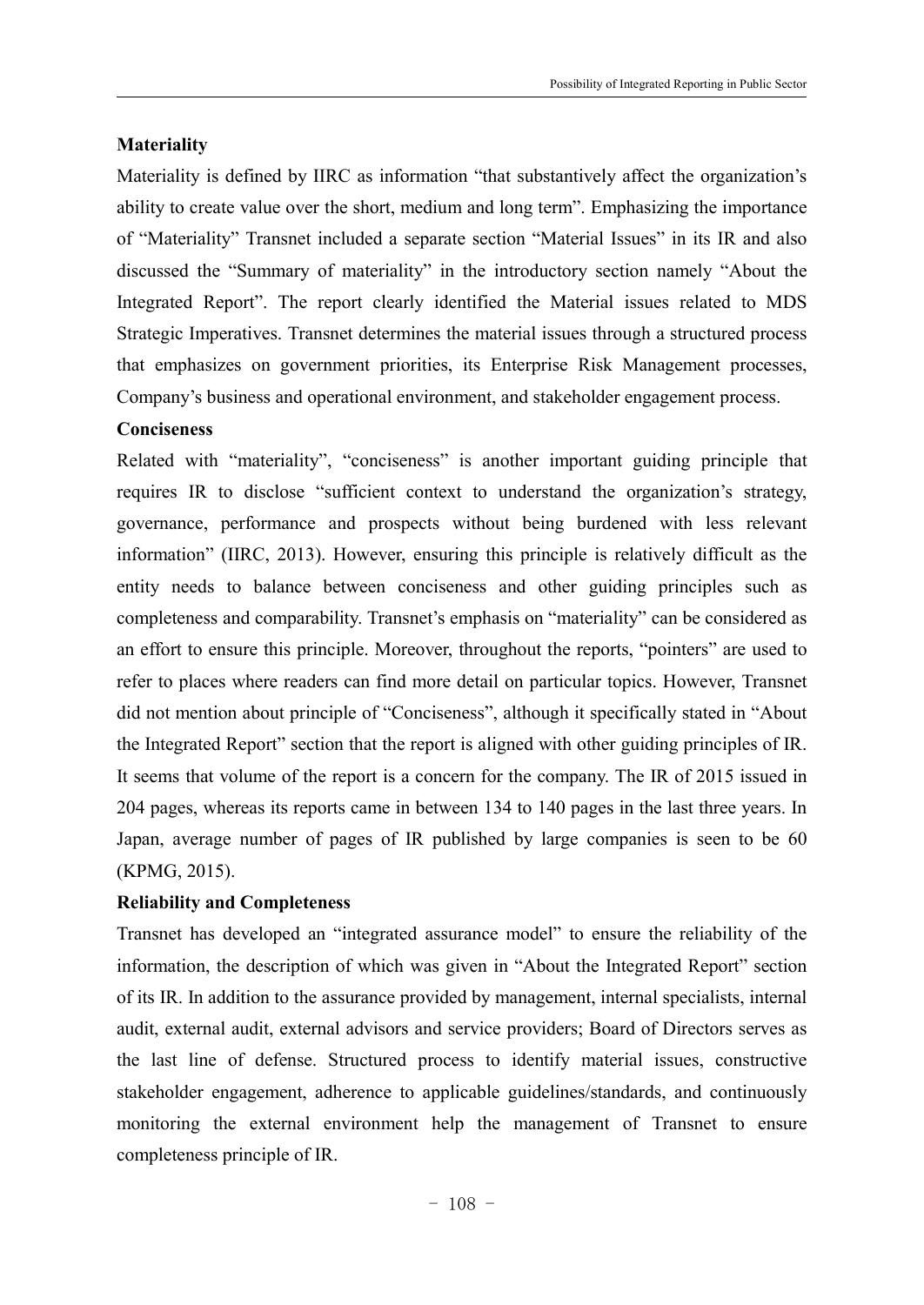#### **Consistency and Comparability**

To follow these principles, Transnet's result of operations was presented in comparison with previous years. For example, "Performance and outlook" section contained the financial statements and five-year summary table of financial and non-financial performance indicators. Using of the quantitative Key Performance Indicators (KPIs) both for financial and sustainability performance also ensure comparison with industry and competitors. Highlighting the changes in reporting icons compared to last year and inclusion of "Glossary of terms" also made the report easy to understand.

#### **4-2 Content Elements**

# **Organizational Overview and External Environment**

Transnet delivered information about organizational overview and external environment in three different sections of its IR, namely, "About Transnet", "Strategic overview", and "Operational overview". At the beginning, the company described its vision, mission, geographical regions of operation, and basic strategy. In the "Strategic overview" Section, Transnet described about "MDS (Market Demand Strategy)", which is the key to their strategic direction. The company used narrative description, tables, and figures, to explain its achievements till date, risks and opportunities associated with its short-term, and medium to long-term planning. The "Operational overview" Section included information on its employees, customers, and services. The operating conditions of the company including financial, regulatory, and global economic context were also discussed.

# **Governance Structures**

Transnet`s governance structures have been implemented in line with the requirements of the Companies Act, the PFMA (Public Finance Management Act) and King III. Consistent with IIRC Framework, it disclosed detailed information on its top level management and their responsibilities, Board composition, governance, remuneration and assurance. While governance structure was depicted through diagrams, a number of charts, graphs, and tables were used to explain the Board composition including types of Board members, their gender, race, length of tenure as Board member, and areas of their expertise.

#### **Business Model**

The business model is a core element of an IR that shows the "value creation process"; how various "inputs" ("capitals") are transformed into "outputs and outcomes" (value) through "business activities" (as shown in Figure: 2). Therefore, the elements of value creation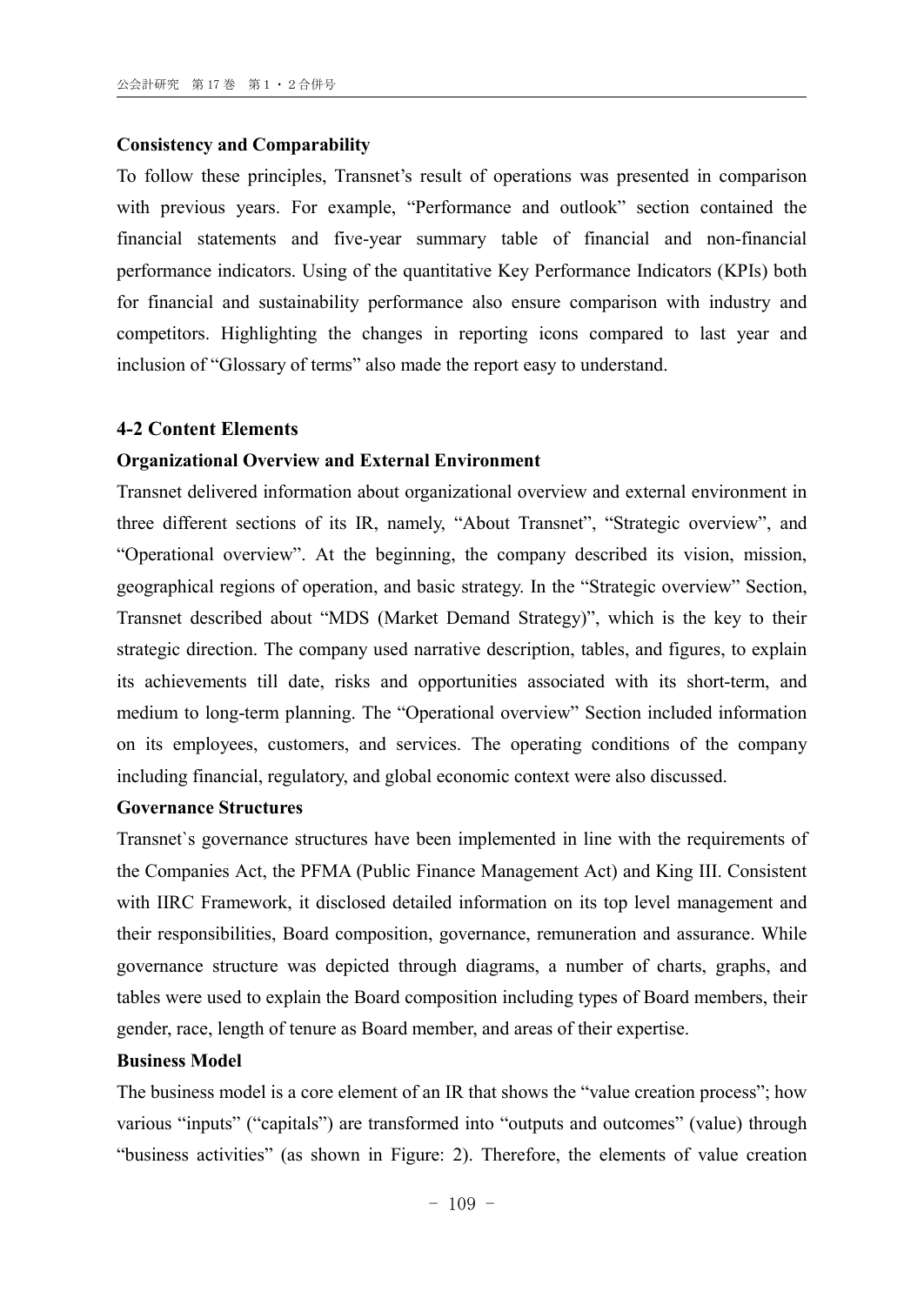process were described throughout the report of Transnet. In addition, a separate section titled as "How Transnet creates value?" discussed the value creation process of the Organization. This section measured the "inputs" in terms of six capitals, explained the key organizational strategies (MDS) and showed the resulting changes in capitals as outputs and outcomes. While financial sustainability is easy to quantify, the IR of Transnet also included a number of quantitative indicators to measure its social benefits and environmental stewardship.

#### **Risks and Opportunities**

Transnet discussed its various risks and opportunities in several sections. It disclosed its MDS related risks and opportunities, in the "Strategic Review" section. The "Governance, Assurance, and Remuneration" section includes detailed discussion on Enterprise Risk management (ERM) of Transnet. The organization develops and updates a strategic risk profile for each operating division, determine key risks indicators under the supervision of the Board Risks Committee. "Operating Divisions Performance Section" of the report also tabulated key risks, mitigating activities and opportunities of each division.

#### **Performance and Outlook**

An IR report should highlights quantitative and qualitative information on performance comparing their past performance with present and predicting the future. KPIs measuring financial performance with any non-financial aspect and any positive or negative effects on capitals should also be included (IIRC, 2013). Transnet reported its financial and sustainability performance using quantitative indicators mainly in three sections such as, "How Transnet creates value", "Performance and outlook" 'and "Operating divisions performance highlights". While financial statements were included in a summarized format, KPIs are shown as compared to their targets. Moreover, "Chairperson's Statement" and "Group Chief Executive`s Review" also highlighted their performance even including some negative effects of their operations.

# **5. Conclusion**

The study has attempted to explore the IR practice in public sector by analyzing the example of a better practicing South African organization. The case organization Transnet is in fifth year of its IR practice as seen in the case discussion. Transnet's integrated report of 2015 provided a `holistic` picture of the organization`s financial and non-financial performance by adhering to the guiding principles and content elements of IIRC to a large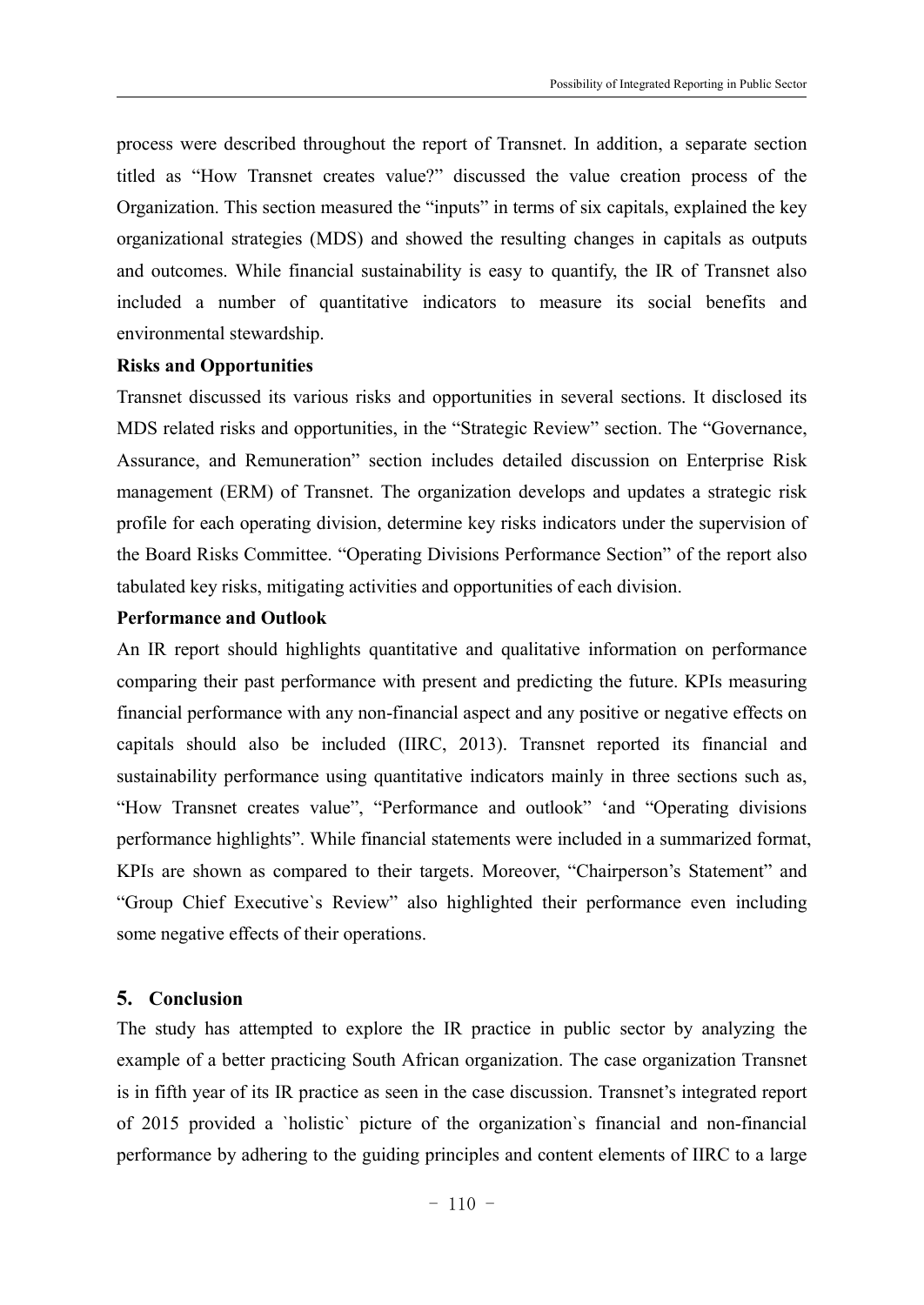extent. Using necessary cross-referencing, providing with financial and non-financial information, Transnet told its 'value creation' story to the readers. The strategic objectives of the entity are well portrayed through time line presentation whereas associated risks and opportunities are well defined through a structured materiality determination process and updated annually. Categorizing the six types of capital as inputs, having a clear depiction of the business model and measuring the changes in capitals as the output, Transnet showed its value creation model. Past to present performance of the entity, and future strategic outlook were discussed with special focus, through KPIs and narratives. It is important to note that the report contained comparative key performance indicators on social and environmental performance along with financial indicators. However, similar to other organization (Solomon and Maroun, 2012) conciseness of the report can be a future challenge for Transnet.

Given the scarcity of research on IR in public sector, this paper tried to contribute by informing the practice of an organization. The findings are therefore, can be of interest, to comprehend the contents of an integrated report. Being a case study, it is difficult to generalize the findings of this study to other types of public sector organizations. More importantly, Transnet is operating in South Africa where preparation of integrated report is a legal requirement. Therefore, future studies can focus on IR practice in other geographical regions where adoption of IR is largely voluntary. Moreover, longitudinal case study can contribute to the literature by informing the development of IR.

#### **References**

- Adams, C. (2004), "The ethical, social and environmental reporting performance portrayal gap", Accounting, Auditing & Accountability Journal, Vol. 17 No. 5, pp. 731- 757.
- Bartocci, L. and Picciaia, F. (2013), "Towards integrated reporting in the public sector", in Busco, C., Frigo, M.L., Riccaboni, A., Quattrone, P. (Eds) (2013), Integrated Reporting. Concepts and Cases that Redefine Corporate Accountability, Springer, London, pp. 191-204.
- Bartocci, L. and Picciaia, F. (2013a), "The case of the auditor-general of South Africa", in Busco, C., Frigo, M.L., Riccaboni, A., Quattrone, P. (Eds), Integrated Reporting. Concepts and Cases that Redefine Corporate Accountability, Springer, London, pp. 191-206.
- Burritt, R.L. and S. Welch (1997), "Australian Commonwealth Entities: An Analysis of their Environmental Disclosures", ABACUS, Vol. 33, No. 1, pp. 69-87.
- Eccles, R.G. and Saltzman, D. (2011), "Achieving sustainability through integrated reporting", Stanford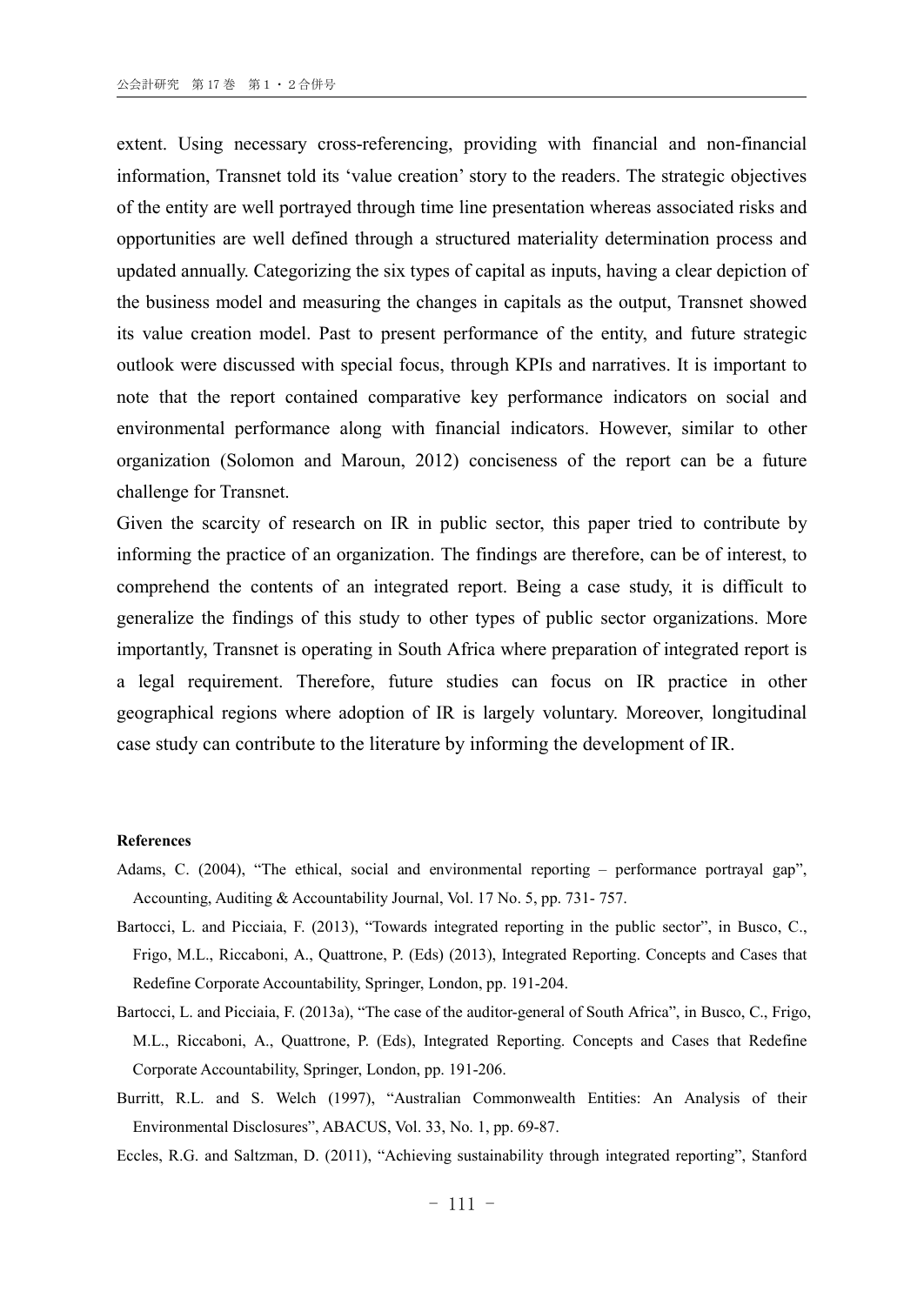Social Innovation Review, Vol. 9 No. 3, pp. 56-61.

- Farneti, F. and Guthrie, J. (2009). "Sustainability reporting by Australian public sector organizations: Why they report", Accounting Forum, Vol. 33, pp. 89–98.
- Granà, F. and Ceccacci, F. (2013), "The Case of Eskom", in Busco, C., Frigo, M.L., Riccaboni, A., Quattrone, P. (Eds) (2013), Integrated Reporting. Concepts and Cases that Redefine Corporate Accountability, Springer, London, pp. 297-311.
- GRI (Global Reporting Initiative) (2015), http://database.globalreporting.org/search, accessed on December 31, 2015.
- GRI (Global Reporting Initiative) (2016), https://www.globalreporting.org/Information/about-gri/Pages /default.aspx, accessed on January 2, 2016.
- GRI (Global Reporting Initiative) (2010), GRI Reporting in Government Agencies, GRI, Amsterdam.
- GRI (Global Reporting Initiative), (2013), The sustainability content of integrated reports a survey of pioneers, GRI, Amsterdam.
- Guthrie, J., and Farneti, F. (2008), "GRI sustainability reporting by Australian public sector organizations", Public Money and Management, Vol. 28 No. 6, pp. 361–366.
- Guthrie, J., Carlin, T., and Yongvanich, K. (2004), Public sector performance reporting: The intellectual capital question. Macquarie Graduate School of Management Working Paper Series, WP2004-14, Sydney, July.
- IIRC (International Integrated Reporting Council) (2013), The International <IR> Framework, IIRC, London.
- IIRC (The International Integrated Reporting Council) (2015), http://integratedreporting.org/the-iirc-2/, accessed on December 31, 2015.
- KPMG (2012), Integrated Reporting: Performance Insight through Better Business Reporting, Issue 2, KPMG International (Online).
- KPMG (2013a), KPMG Survey of Corporate responsibility reporting 2013, KPMG International, Amsterdam.
- KPMG (2013b), Carrots and Sticks: Sustainability Reporting Policies Worldwide Today's Best Practice, Tomorrow's Trends, KPMG, Amsterdam.
- KPMG (2015). Survey of integrated reporting in Japan, KPMG, Tokyo.
- Rensburg, R. and Botha, E. (2014), 'Is Integrated Reporting the silver bullet of financial communication? A stakeholder perspective from South Africa', Public Relations Review, Vol. 40 No. 2, pp. 144-152.
- SAICA (The South African Institute of Chartered Accountants), (2015), Integrated thinking-an exploratory survey, SAICA (Online).
- Setia, N., Abhayawansa, S., Joshi, M, and Huynh, A.V., (2015),"Integrated reporting in South Africa: some initial evidence", Sustainability Accounting, Management and Policy Journal, Vol. 6 No. 3 pp. 397 – 424.